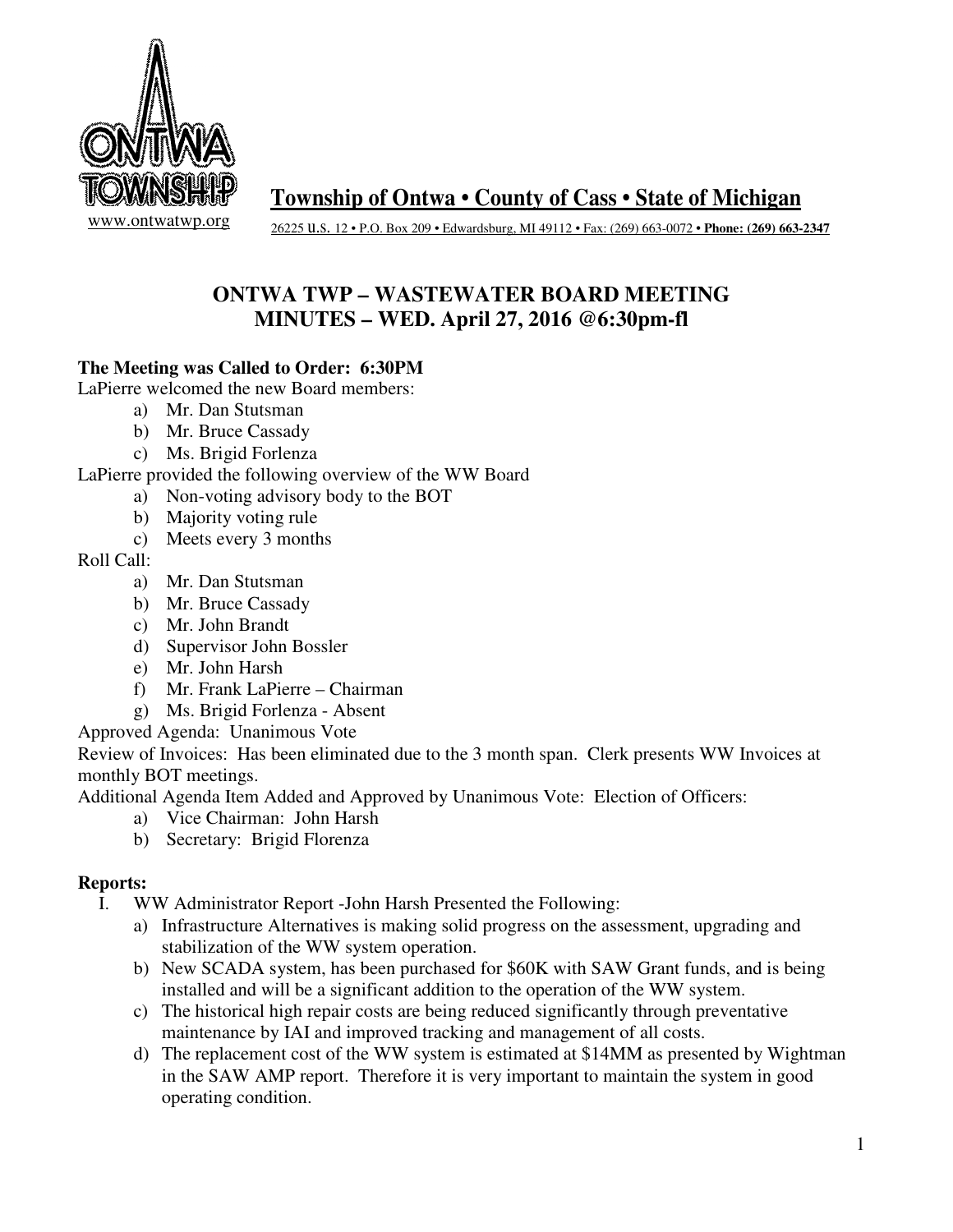- II. WW Fund Budget Report-FL
	- a) LaPierre presented the 2016-2017 WW budget.
		- 1. Questions were raised why the Ontwa Adm. Salaries were removed from the WW Budget.
			- a. It was agreed that the salaries would be re-inserted.
			- b. There is a compensation committee that will be confirming the final salary allocations.
		- 2. It was voted and approved unanimously to present the final budget at the next BOT meeting for formal voting approval, with the addition of salaries as noted above.
	- b) The question was also raised of why the WW budget has not been presented publicly on a monthly basis.
		- 1. It was agreed that the Clerk will be requested to submit the WW budget monthly at the monthly BOT meetings.
- III. WW System and SAW Grant Update-FL
	- a) LaPierre presented a PPT overview of the WW system history and update that was also presented at the previous BOT.
	- b) Significant progress and improvement has been made to the WW system operation and to lower the high cost of chemicals, emergency repairs, surcharges and the operator monthly service fee.
		- 1. Since 2013, over \$300K in annual savings has been realized vs the 2016-2017 budget through the reduction of the key costs as noted above.
	- c) LaPierre provided the update on the positive turn around and ongoing productive relationship with Elkhart.
	- d) Harsh presented the history of the very high cost and lack of supervision that occurred with the Ontwa WW system.
		- 1. Over \$500K of questionable costs were spent on the frequent repair and replacement of system pumps, motors and panels.
		- 2. He also presented the example of the Brizandine Lift Station ("LS") where over \$100K was spent in 4 years to repair and maintain the one Lift Station.
		- 3. He also presented the very high cost of LS cleanings in the same historical time period.
	- e) LaPierre presented the update on the continuous progress on the SAW Grant:
		- 1. The SAW Grant is a \$680K Grant provided by the State to Ontwa.
		- 2. The Grant pays for system upgrades in efficiencies, new SCADA and GIS software and an important total system assessment of assets and a 20 year budget and funding forecast.
		- 3. LaPierre presented the actual working AMP report that is being updated and will be provided to the State upon completion of the 3 year SAW project.
		- 4. LaPierre presented the updated AMP report presented by Wightman this week to the Ontwa WW Team. Wightman reported that the total system assessment resulted in favorable ratings for the overall Ontwa WW system.
		- 5. LaPierre also presented the WW system IPP program. IAI will assist Ontwa in executing this important IPP program, tracking user discharge, pollutant levels and compliance to the Ontwa SUO regulations.
		- 6. The question was raised of why the SAW Grant budget and checking account reports are not provided monthly and why there have not been any public meetings.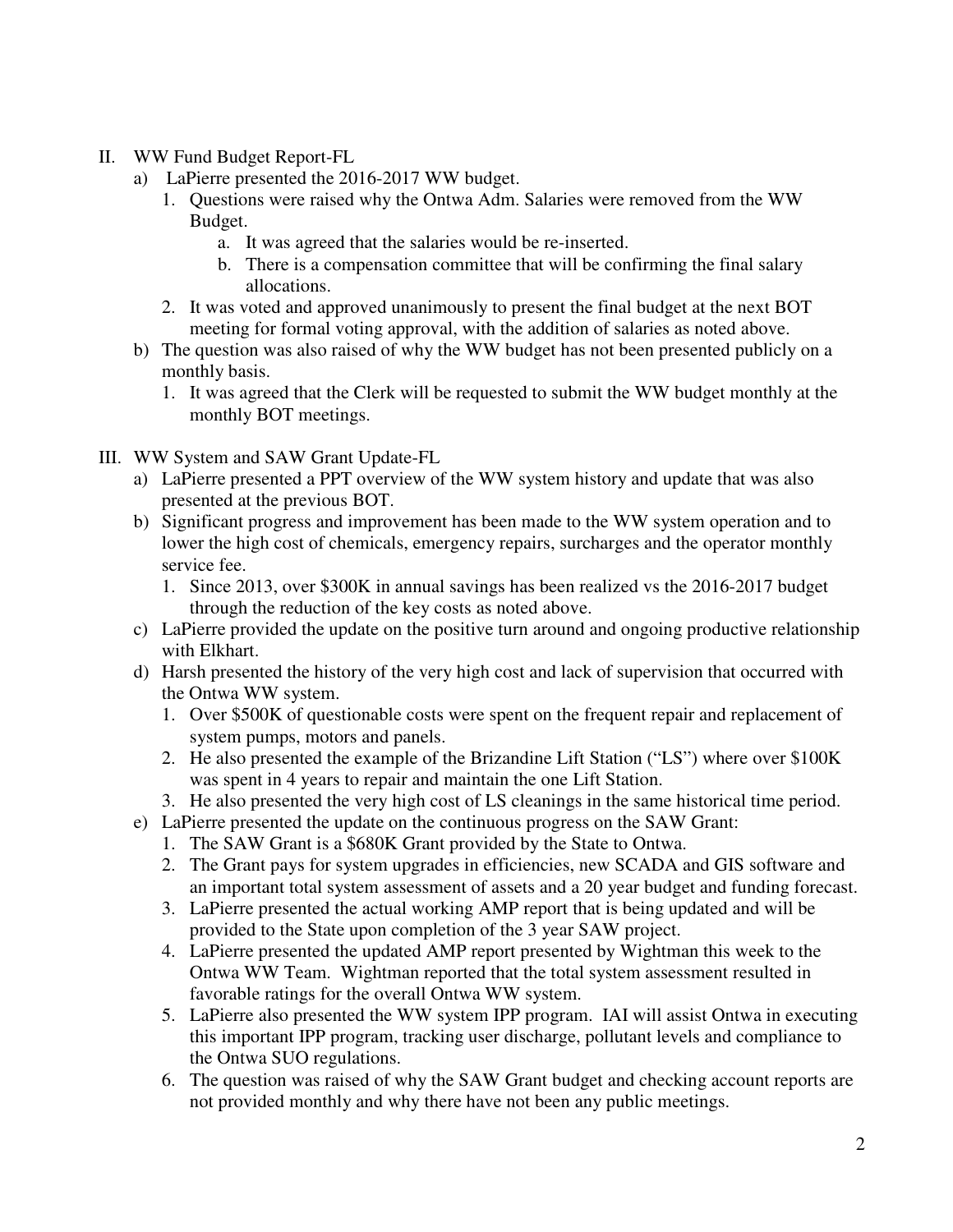- a. It was agreed that a monthly SAW Grant budge and AMP report will be provided to the Township.
- b. LaPierre also reported that there are regularly scheduled, upcoming public meetings in the SAW AMP plan schedule.

## **Unfinished or On-Going Business**

- I. SJRWCC / Granger
	- a) Bossler and LaPierre presented that the relationship with Granger has improved significantly and that due to the usage of a new chemical, the H2S test results have also improved significantly.
- II. Edwardsburg Sports Complex Sewer Assessment Vote and Recommended to Ontwa BOT a,) The following 2 pending charges were presented and discussed:
	- 1. The \$7,500 connection fee
	- 2. Ongoing usage fee.
	- b) The following was voted and approved:
		- 1. The connection fee and payment plan is recommended to be passed in full by the BOT. Voting - For: 6; Abstain: 1.
		- 2. The Ongoing usage fee will be derived through the monitoring of water usage by the facility.
			- a. The WW Mgr. will track this project and report the findings to the BOT.
- III. Ontwa Citizen WW Cases Review (2)
	- a,) Greg Wisinsky requested to be relieved of the responsibility of paying for the WW connection on his adjacent property which has been rated as "unbuildable".
		- 1. Board agreed to have this case presented to the Ontwa Zoning Adm. For opinion.
	- b,) Helen Andries: Daughter requested that Ms. Andries be relieved of the responsibility for the payment of her monthly sewer assessment as she is no longer living in the home.
		- 1. Board voted unanimously to deny any special dispensation on this case due to the lack of precedent with other previous cases.

**Next Steps: As noted in the meeting minutes, the following will be requested by the WW Board to be implemented:** 

- **a,) Monthly Waste Water Budget Report: It will be requested that the clerk present at the monthly BOT meetings.**
- **b,) Monthly SAW Grant Budget and Bank Reports: It will be requested that the clerk provide an updated SAW Grant expense report and the treasurer provide an updated SAW Grant checking account report at the monthly BOT meetings.**
- **c,) Monthly SAW Grant AMP Report: A monthly SAW Grant AMP report will be provided to the WW Administrator for access by the Ontwa BOT and the public.**

**New Business: There was no new business to report at this meeting.** 

**Next WW Board Meeting: July 27, 2016** 

**Public Comment Period (3 Mins per person) – Moving to beginning of meeting next meeting** 

**The meeting was Adjourned: 8:10PM.**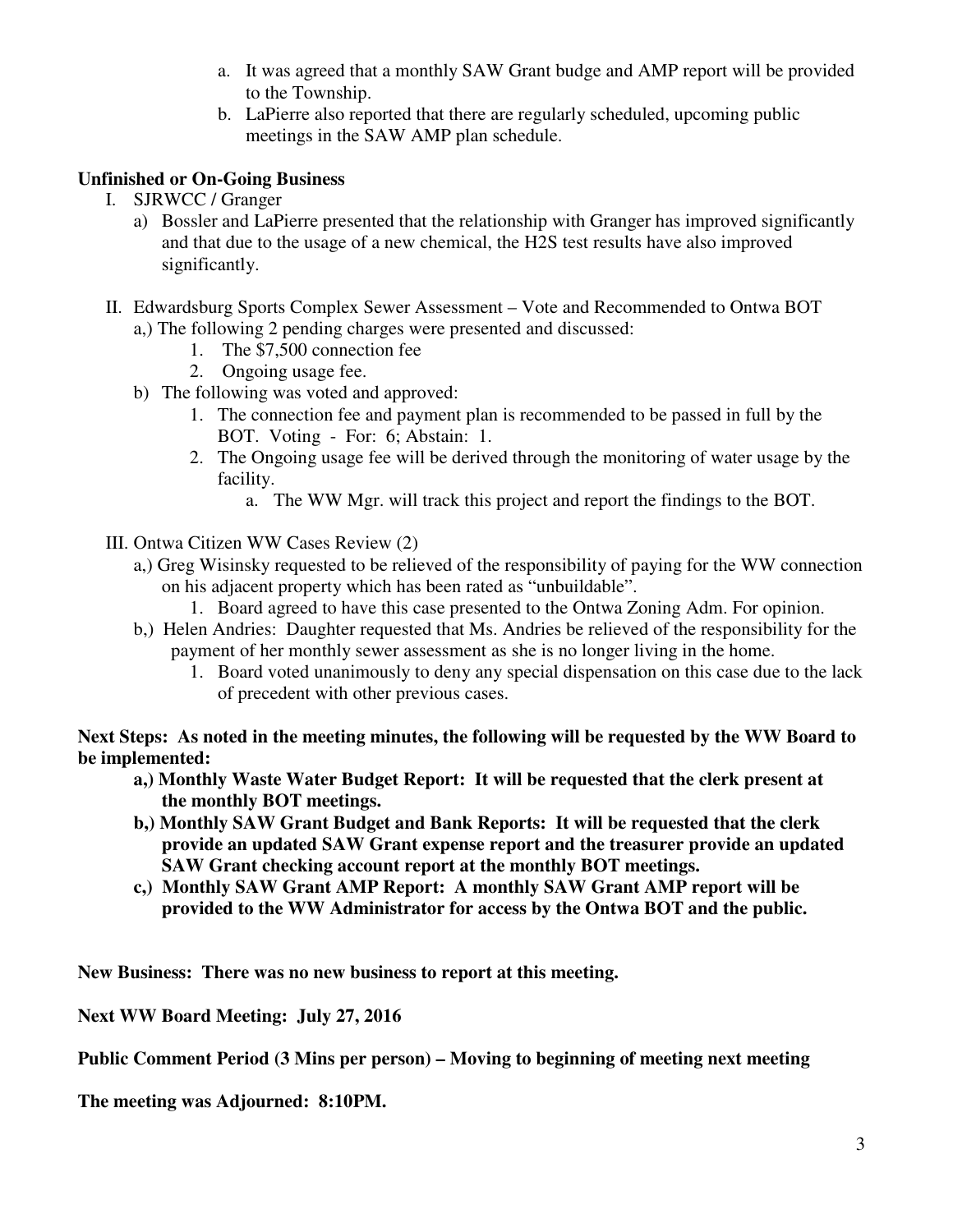# **ONTWA TOWNSHIP WASTEWATER BOARD MINUTES JULY 27, 2016**

The Ontwa Township Wastewater Board meeting was called to order on July 27, 2016 at 6:30 P.M. at the Ontwa Township Hall.

PRESENT: John Brandt, John Harsh, Bruce Cassady, John Bossler, Dan Stutsman, Brigid Forlenza and Frank LaPierre.

Motion was made by Dan Stutsman to approve the agenda as presented, supported by Frank LaPierre, motion carried.

Motion was made by Frank LaPierre to approve the previous minutes as presented, supported by John Brandt, motion carried.

John Harsh Wastewater Administrator reported:

- \* Spring end of pipe calcium Nitrate discontinued.
- \* Bioxide use initiated to be cost effective, not successful. Lines were flushed.
- \* August beginning use of Magnesium Hydroxide in system, this product will need maintained from freezing.
- \* Spoke to the issue of additional generators needed.
- \* B2 Lift Station leads on control panel are wired in correctly.
- \* B4 Lift Station on Eagle Lake Rd sustained damage to wiring due to power outage.
- \* The company DIGIT was enlisted to pump B2  $\&$  B4 due to the power outage.
- \* Suggested a re-evaluation of the use of traveling generators to keep system a float in times of power outages.
- \* Spoke to a change in maintenance of system from a reactive system to a predictive system.
- \* Control panels have never been tested with the generators.
- \* Currently in the process of checking power supplies in the lift stations.
- \* There is a need to identify the most critical lift stations.
- \* Island Drive is a critical lift station.
- \* There are 15 man holes that need repaired.
- \* As required by the SAW grant we need to be proactive.

Frank LaPierre Chairman of the Waste Water Board reported:

- \* Reactive to predictive is a goal of the SAW Grant.
- \* Financials are consistent however chemical costs need to be added.
- \* Repair half of manholes now and half later.
- \* Three quotes have been received.
- \* The manhole damage is very bad considering the age of the system. This is due to the H2S damage. This is in the SAW Budget.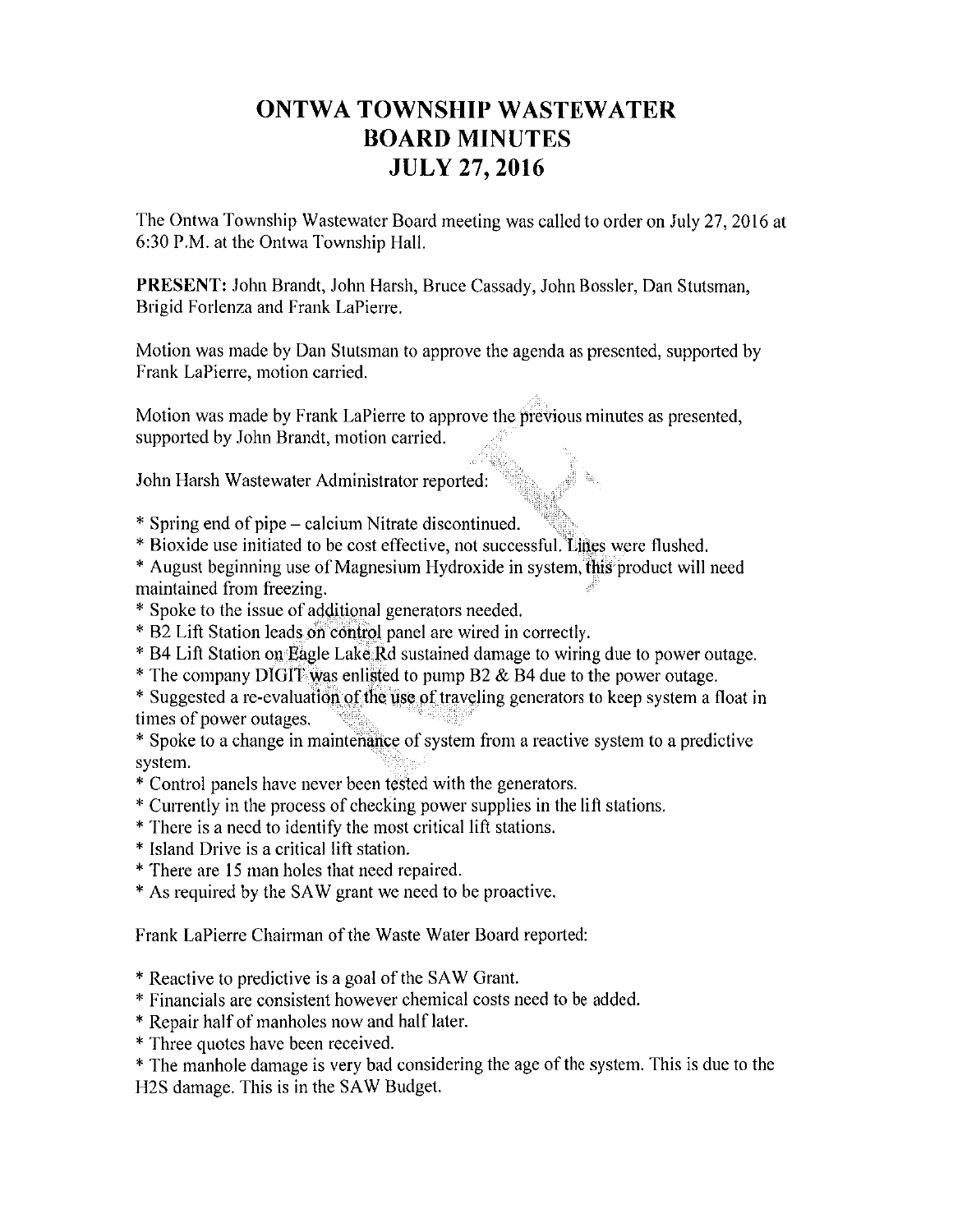- \* The damage at May & Elkhart is results of fats, oil and grease (FOG).
- \* Capital Improvement Plan presented.
- \* Saw Grant does not cover maintenance and repair. It does cover assessment.
- \* Pump data was presented,
- \* No projections on rate increases from Elkhart.
- \* Generators need added to list.
- \* Project will be prioritized.

Motion was made by Frank LaPierre to present to the Township Board the three quotes and recommendations for manhole repairs, supported by John Harsh. Roll call vote, all yays.  $\mathbb{R}_{\mathbb{Z}_{2n}}$ 

Motion was made by Frank LaPierre to make meeting monthly, the 4<sup>th</sup> Wednesday of the month at 6:00 P.M. until further notice and to post meetings on website, supported by Dan Stusman and motion carried.

Next Wastewater meeting will be August 24, 2016 at 6:00 P.M. at the Ontwa Township Hall.

Motion was made by Frank LaPierre to adjourn, supported by Dan Stutsman, motion carried.

Respectfully Submitted,

Brigid Forlenza

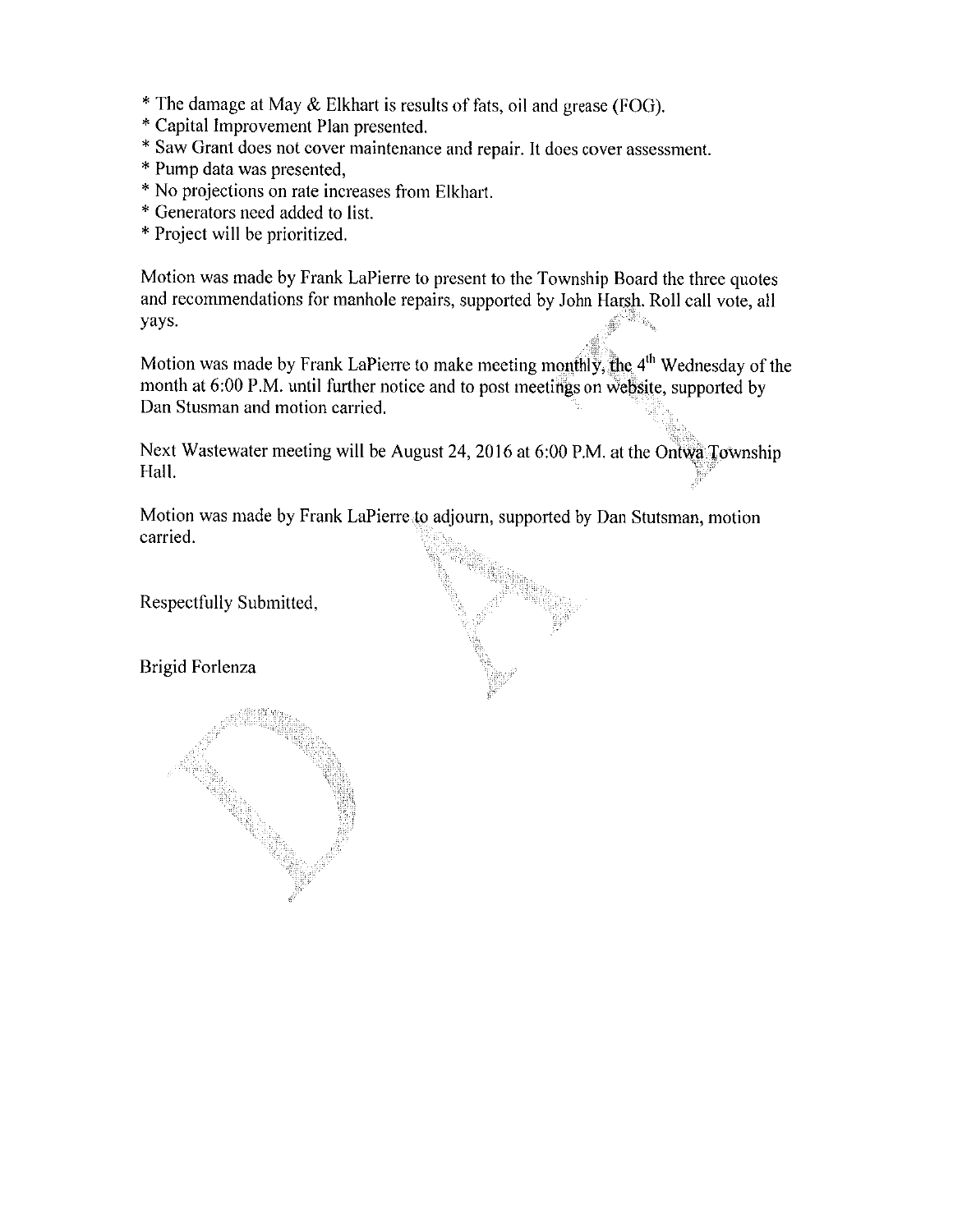### **ONTWA TOWNSHIP WASTEWATER BOARD MINUTES AUGUST 24, 2016**

The Ontwa Township Wastewater Board meeting was called to order August 24, 2016 at 6:30 P.M. at the Ontwa Township Hall.

Present: John Brandt, John Harsh, Bruce Cassady, John Bossler, Dan Stutsman, Brigid Forlenza, and Frank LaPierre.

Motion was made by John Harsh to approve the agenda as presented, supported by Dan Stutsman, motion carried.

Motion was made by Dan Stutsman to approve the previous minutes as presented, supported by Frank LaPierre, motion carried.

Public Comments:

Paul Sniadecki: Loose ends

- 1. Wastewater Board Chairman listed wrong on website.
- 2. Question regarding designated representative for SAW to State of Michigan
- 3. Status of contract Logi Hub
- 4. Wastewater Administrator listed as CBI photo
- 5. Copy of budget for wastewater system and approval of same.
- 6. Sewer Rates What are they?
- 7. Sewer Committee listed in ordinance
- 8. Manhole repair from July Wastewater meeting budget?

John Harsh, Wastewater Administrator reported:

- Storm water into system at B4 Lift station, crew on scene with septic pumpers pumped 80,000 gallons preventing an overflow. No overflow/spill cost of this event 10,801.
- Eagle Lake residents might have downspouts from rain gutters connected into sewer system.
- **SCADA** reported this
- Volume constant throughout system. B3 is the location DIGIT discharged pumped water from B4.
- PJC1 near overflow pumps ran consistently for eight hours
- C1 main lift station on Elkhart Road pumps ran eight hours.
- C1 normally pumps 210 gallons per minute can pump up to 1300 gallons per minute. Rain event caused pumps to operate six times more than normal.
- Drainage from down spouts into sewer system can cause this and will investigate.
- MOH– started to be used in system, this is being tested using a pressure transmitter with stabilized MOH to decide chemical disbursement.
- Pumps off kilter. Two pumps in each lift station. Developed data that reveals some pumps are working many times more than other pump. IAI is checking pumps.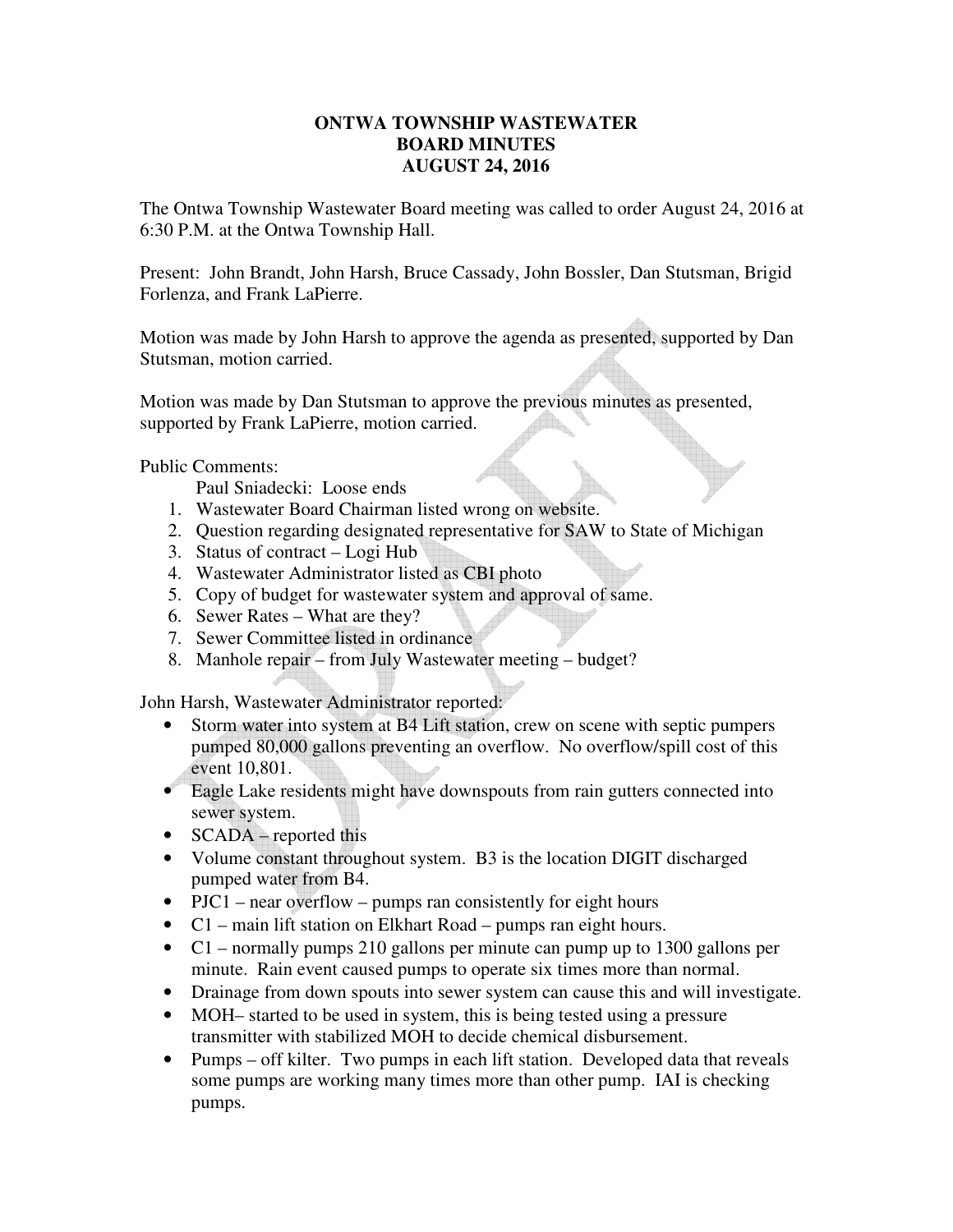- Have results of draw down tests conducted from Wightman IAI will determine which pumps need repaired or replaced.
- Contract signed to manage manhole repair
- Lift station B3 needs a generator.

Frank LaPierre:

Projected fourth week in September for manhole repairs.

Infrastructure Alliance and Ontwa Operational Areas Recommendations for Operating Specifications 8/24/16

- 1) IAI DATA Operational Tasks and Performance Expectations:
	- a. Weekly collection of data:
		- i. H25 Readings
		- ii. PH Readings (IAI will have to do this very soon; Zinkan is doing now and must be transferred).
		- iii. Pump Static Pressures Scada
		- iv. LS Flow Data work ordered
	- b. Weekly review of SCADA data with John Harsh to identify specific areas to check
	- c. IAI process / protocol / reporting to respond to data driven, system review areas.
	- d. Other?

2) IAI Preventative maintenance Program

3) IAI IPP program

4) Written operating specifications and data collection sheets

5) Follow up meeting date to confirm implementation success.

IAI must measure P.H., recommends meeting with Ray Galovich (IAI) and give him list of required reports.

- Preventive maintenance program
- Presented matrix of SAW completed. #4 attached and provided to MDEO which shows amount of progress amount submitted 273,374.00 to MDEQ. Near completion to be able to submit rate proposal next June 2017 to the State of Michigan.

New Business: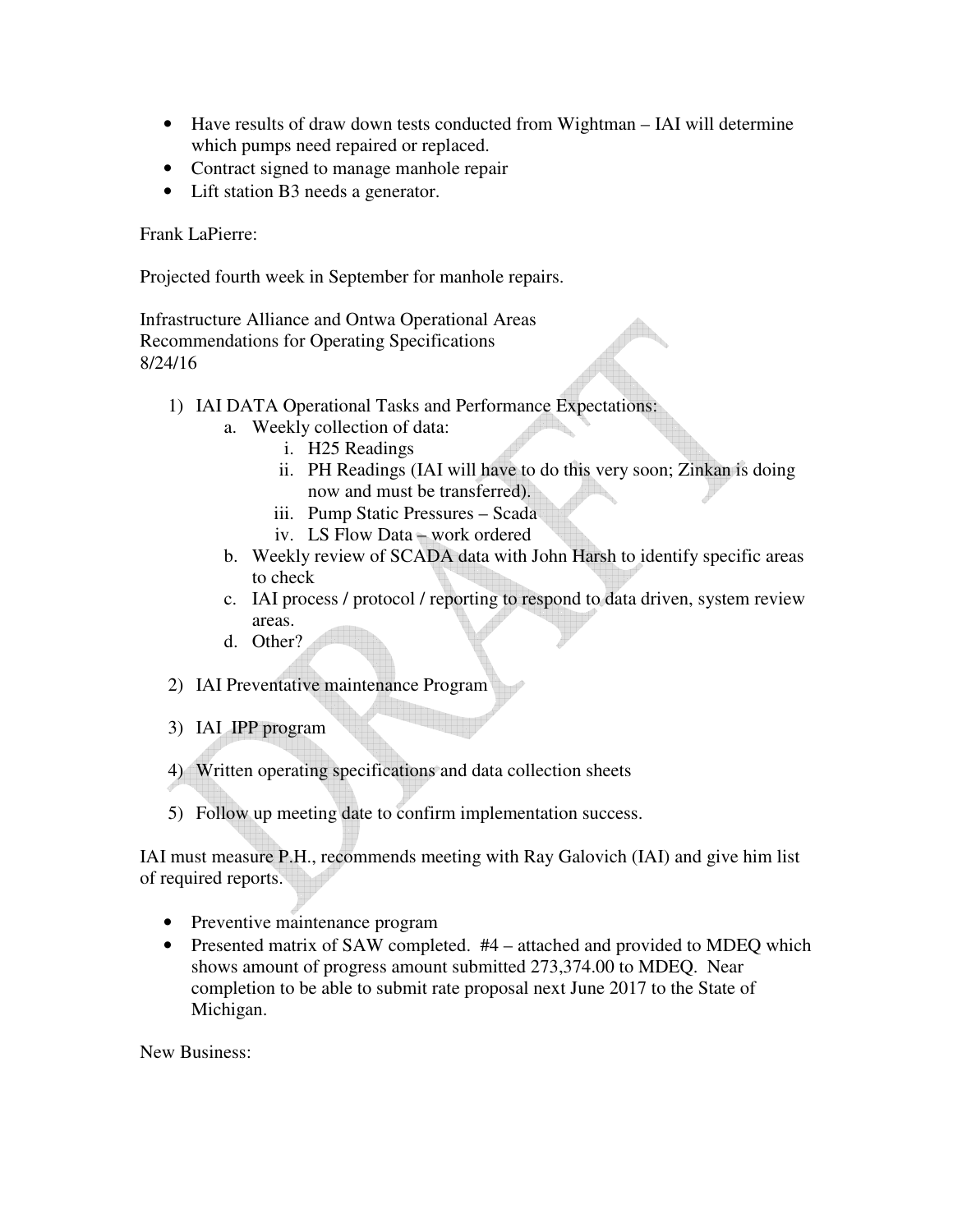- Proposal to manage project to build MOH building in Capital Investment Plan. Heated building needed for MOH.
- Landscape proposal presented for B4 lift station. Motion to table was made by Dan Stutsman, supported by Frank LaPierre. Motion carried.
- Per by laws meeting time to remain 6:30
- John Bossler addressed the historic rain event and requested to write a letter regarding downspouts and sump pumps around Eagle Lake to discontinue these practices.
- Motion to send letter was made by John Harsh supported by Frank LaPierre. Motion carried.
- Wastewater Chair Frank LaPierre responded to public comment:
	- 1) Request change to website
	- 2) Saw Grant representative Wightman submitted request to MDEQ
	- 3) Logi Hub status cancelled will check
	- 4) John Harsh acting as consultant, it should be an employee job.
	- 5) Sewer budget represented to BOT. Clerk has not been providing the budget or supply copies
	- 6) Rates made public
	- 7) Sewer Ordinance sewer committee under advisement will check
	- 8) Manhole repair account to be identified at next meeting.

Next Wastewater meeting will be September 28, 2016 at 6:30 P.M.

Motion to adjourn was made by John Brandt, supported by Dan Stutsman. Motion carried.

Respectfully submitted,

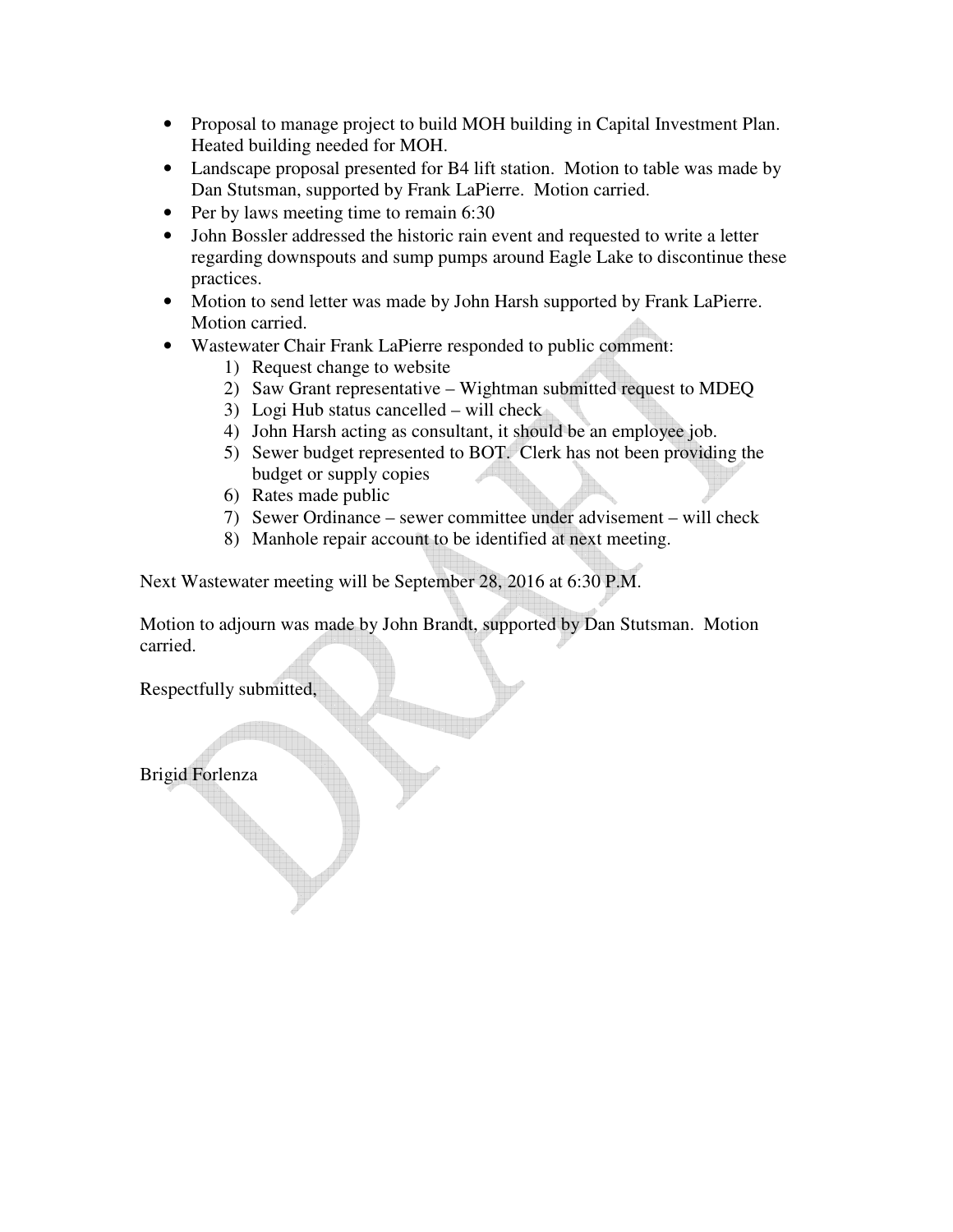## **THE ONTWA TOWNSHIP WASTEWATER BOARD MINUTES NOVEMBER 23, 2016**

The Ontwa Township Wastewater Board meeting was called to order November 23, 2016 at 6:30 P.M. at the Ontwa Township Hall.

Present: John Brandt, John Harsh, Bruce Cassady, John Bossler, Dan Stutsman, Brigid Forlenza, and Mike Mroczek.

Motion was made by Brigid Forlenza to approve the agenda as amended, supported by John Brandt. Motion carried. (Added to new business: St. Joseph Regional Water & Sewer District)

Motion was made by John Bossler to approve the previous minutes as presented, supported by Mike Mroczek. Motion carried.

Public Comments:

1. Paul Sniadecki: Requested copy of by laws.

John Harsh, Wastewater Administrator reported:

- 1. Manhole lining completed.
- 2. Odalogs have been received.
- 3. Still waiting on delivery of pumps.
- 4. Dosing stations have been approved by the BOT. Construction to begin at B1 and JPC 1.
- 5. Elkhart and force main flush successful.
- 6. Lift stations C-1, C-3, C-4, B-3 JPC 1, and JCP 2 were cleaned this week.
- 7. Wightman retainer to be presented.

John Harsh presented information for need of consulting contract with Wightman and Associates Inc. Discussion was held.

Motion was made by John Bossler and seconded by Mike Mroczek to approve Wightman & Associates, Inc. for consulting services. Roll call vote resulted in approval to move on to BOT.

Yeas: Bruce Cassady, Brigid Forlenza, Mike Mroczek, John Bossler, and John Harsh Nays: Dan Stutsman and John Brandt

This will be presented to the Board of Trustees for recommendation and their approval at the December 12, 2016 BOT meeting.

#### Unfinished Business

1. Lift Station Appearance upgrades – contract for vinyl slats to be placed in fencing at C-1 and EPW-1. One vendor responded to requests for quote: